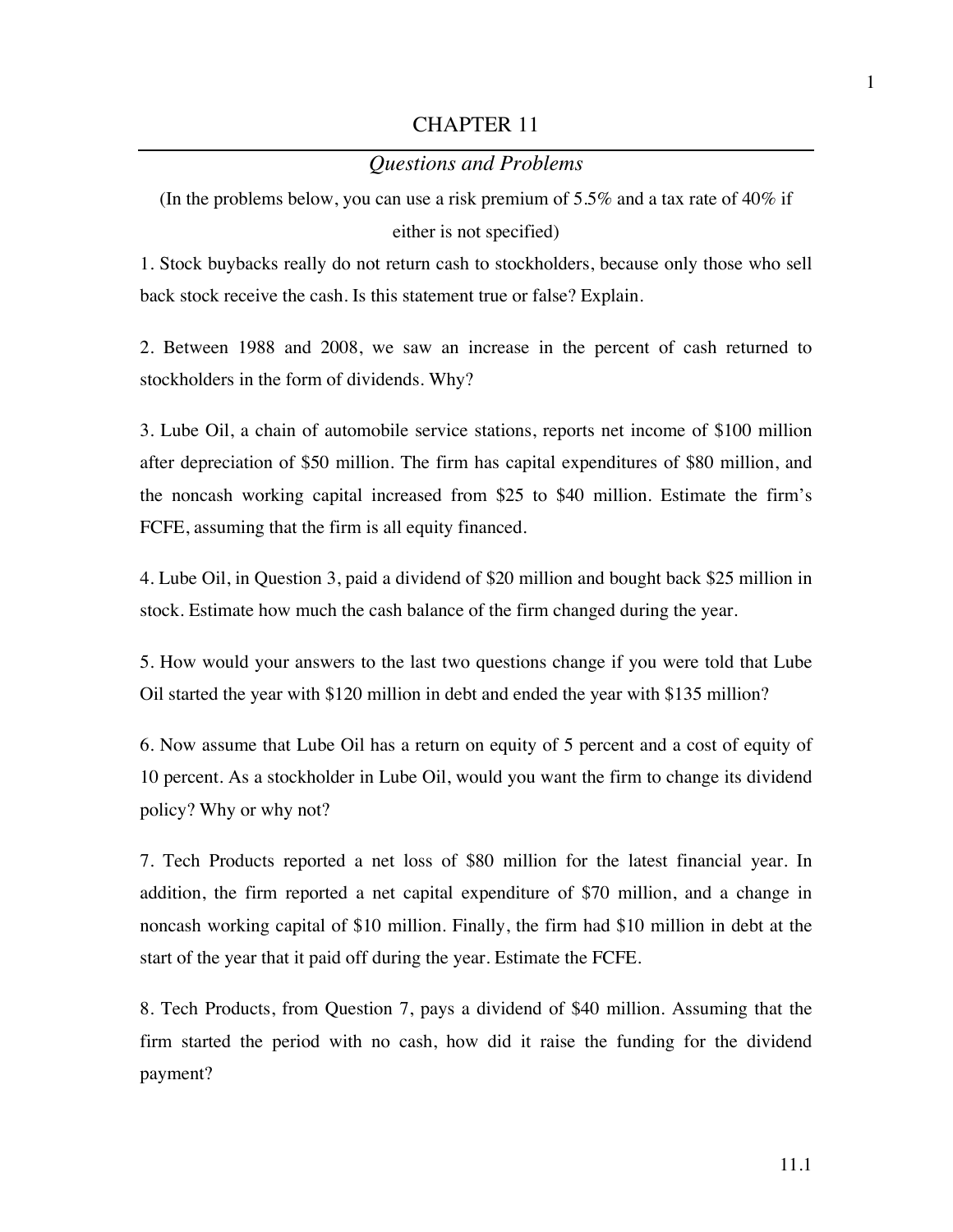9. New Age Telecomm is a young, high-growth telecommunications firm. It pays no dividends, though the average dividend payout for other firms in the telecommunications sector is 40 percent. Is New Age paying too little in dividends? Why or why not?

10. The following is a regression of dividend payout ratios on the risk and ln(market capitalization: in millions) of chemical firms:

Dividend Payout Ratio =  $0.14 + 0.05$  [ln (Market Capitalization in millions)]  $-0.1$  (Beta) Harman Chemicals has a market capitalization of \$1.5 billion and a beta of 1.2. It pays out 22 percent of its earnings as dividends. How does this dividend payout compare to the industry?

11. JLChem Corporation, a chemical manufacturing firm with changing investment opportunities, is considering a major change in dividend policy. It currently has 50 million shares outstanding and pays an annual dividend of \$2 per share. The firm current and projected income statement are provided below (in millions):

|                    | Current | Projected for Next |
|--------------------|---------|--------------------|
|                    |         | Year               |
| <b>EBITDA</b>      | \$1,200 | \$1,350            |
| – Depreciation     | \$200   | \$250              |
| <b>EBIT</b>        | \$1,000 | \$1,100            |
| - Interest expense | \$200   | \$200              |
| <b>EBT</b>         | \$800   | \$900              |
| $-$ Taxes          | \$320   | \$360              |
| Net income         | \$480   | \$540              |

The firm's current capital expenditure is \$500 million. It is considering five projects for the next year:

| Project       | Investment | <b>Beta</b> | <i>IRR</i><br>(Using |
|---------------|------------|-------------|----------------------|
|               |            |             | Cash Flows to        |
|               |            |             | Equity)              |
| Α             | \$190 mil  | 0.6         | 12.0%                |
| B             | \$200 mil  | 0.8         | 12.0%                |
| $\mathcal{C}$ | \$200 mil  | 1.0         | 14.5%                |
| D             | \$200 mil  | 1.2         | 15.0%                |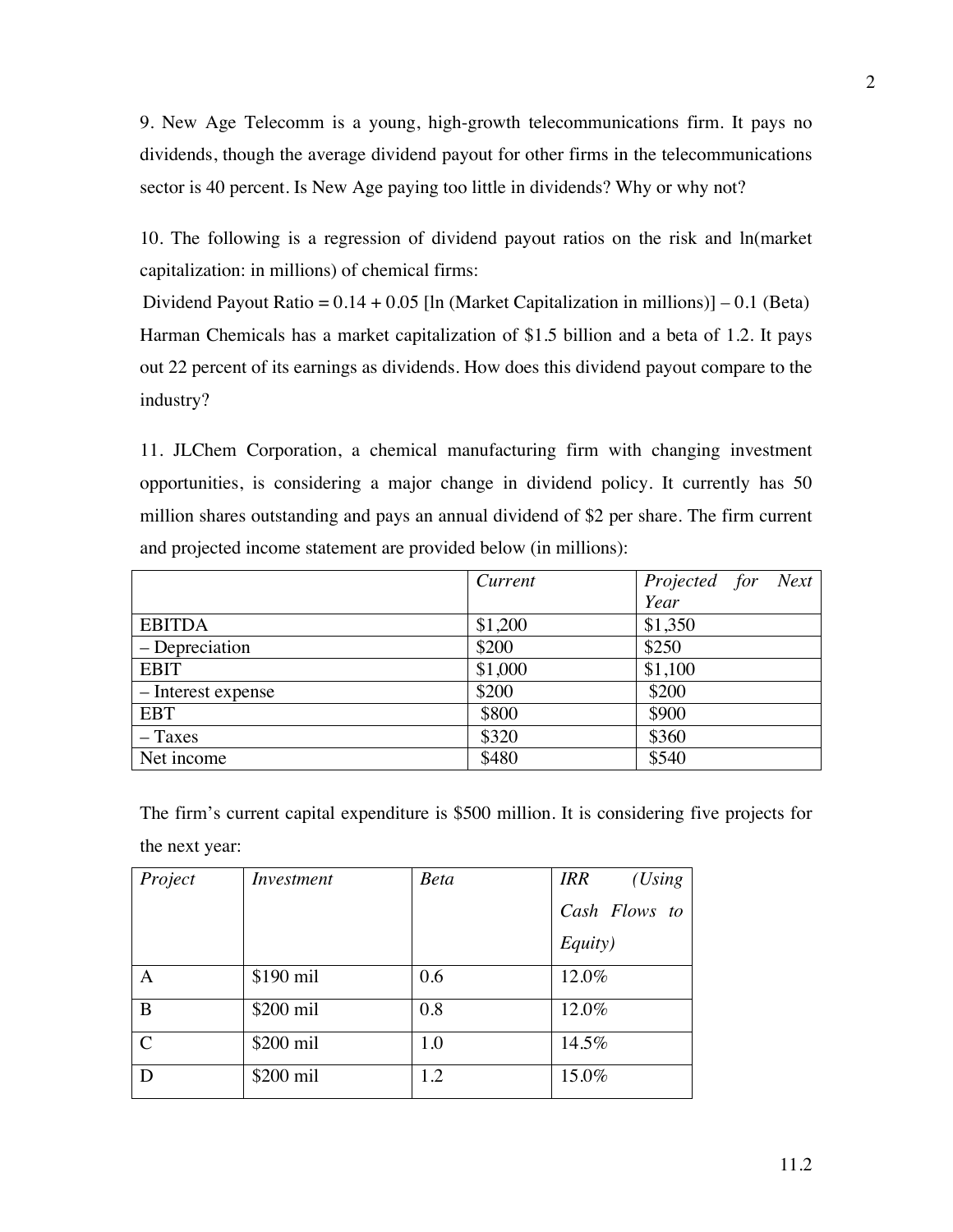| $\cdot$ $\cdot$<br>$\sim$<br>۰1.<br><br>$- - - - -$ | 1. .J | $\Omega$<br>70<br>$\cdot$ $\cdot$ $\cdot$ |
|-----------------------------------------------------|-------|-------------------------------------------|
|                                                     |       |                                           |

The firm's current beta is 1.0, and the current Treasury bill rate is 5.5 percent. The firm expects working capital to increase \$50 million both this year and next. The firm plans to finance its net capital expenditures and working capital needs with 30 percent debt.

a. What is the firm's current payout ratio?

b. What proportion of its current FCFE is it paying out as dividends?

c. What would your projected capital expenditure be for next year (i.e., which of the five projects would you accept and why)?

d. How much cash will the company have available to pay out as dividends next year? (What is the maximum amount the company can pay out as dividends?)

e. Would you pay out this maximum amount as dividends? Why or why not? What other considerations would you bring to this decision?

f. JKL Corporation currently has a cash balance of \$100 million (after paying the current year's dividends). If it pays out \$125 million as dividends next year, what will its projected cash balance be at the end of the next year?

12. GL Corporation, a retail firm, is making a decision on how much it should pay out to its stockholders. It has \$100 million in investible funds. The following information is provided about the firm:

It has 100 million shares outstanding, each share selling for \$15. The beta of the stock is 1.25 and the risk-free rate is 8 percent. The expected return on the market is 16 percent.

The firm has \$500 million of debt outstanding. The marginal interest rate on the debt is 12 percent.

- The corporate tax rate is 50 percent.
- The firm has the following investment projects:

| Project | Investment   | After-Tax<br>Return |
|---------|--------------|---------------------|
|         | Requirement  | on Capital          |
|         | \$15 million | 27%                 |
|         | \$10 million | 20%                 |
|         | \$25 million | 16%                 |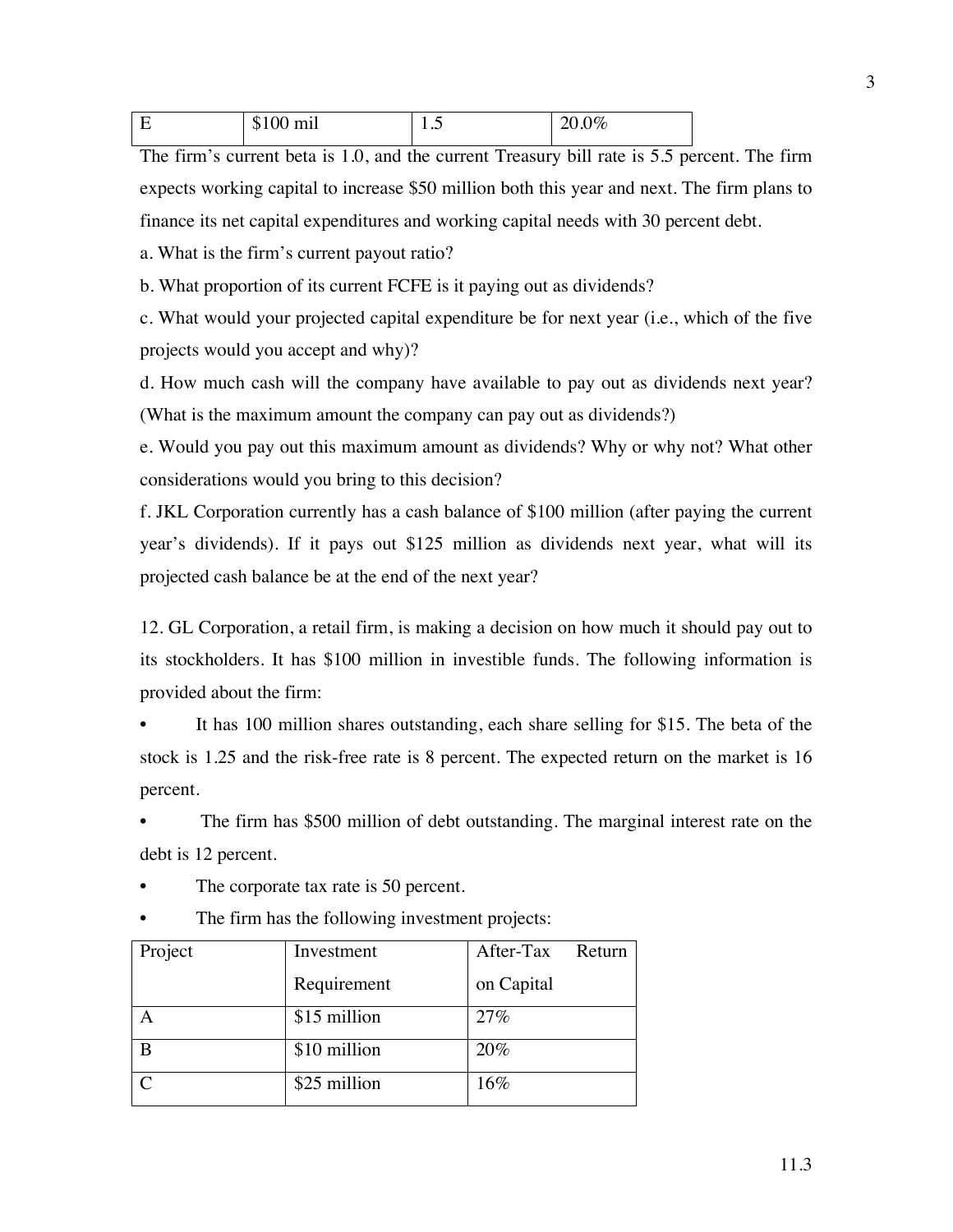| \$20 million | $14\%$ |
|--------------|--------|
| \$30 million | 12%    |

The firm plans to finance all its investment needs at its current debt ratio.

a. Should the company return money to its stockholders?

b. If so, how much should be returned to stockholders?

13. InTech, a computer software firm that has never paid dividends before, is considering whether it should start doing so. This firm has a cost of equity of 22 percent and a cost of debt of 10 percent (the tax rate is 40 percent). The firm has \$100 million in debt outstanding and 50 million shares outstanding, selling for \$10 per share. The firm currently has net income of \$90 million and depreciation charges of \$10 million. It also has the following projects available:

| Project        | <i>Initial</i> | Annual           | Salvage     | Lifetime | Depreciation |
|----------------|----------------|------------------|-------------|----------|--------------|
|                | Investment     | <b>EBIT</b>      |             |          |              |
|                | \$10 million   | $$1$ mil         | \$500,000   | 5 years  | $$2.5$ mil   |
| 2              | \$40 million   | $$5 \text{ mil}$ | \$1 million | 10 years | $$10$ mil    |
| $\overline{3}$ | \$50 million   | $$5 \text{ mil}$ | \$1 million | 10 years | $$10$ mil    |

The firm plans to finances its future capital investment needs using 20 percent debt.

a. Which of these projects should the firm accept?

b. How much (if any) should the firm pay out as dividends?

14. LimeAde, a large soft drink manufacturing firm, is faced with the decision of how much to pay out as dividends to its stockholders. It expects to have a net income of \$1,000 (after depreciation of \$500), and it has the following projects:

| Project | Initial Investment | <b>Beta</b> | <b>IRR</b> (to Equity Inve |
|---------|--------------------|-------------|----------------------------|
|         | \$500              | 2.0         | 21%                        |
|         | \$600              | 1.5         | 20%                        |
|         | \$500              | 0.1         | 12%                        |

The firm's beta is 1.5 and the current risk-free rate is 6 percent. The firm plans to finance net capital expenditures (Cap Ex – Depreciation) and working capital with 20 percent debt. The firm also has current revenues of \$5,000, which it expects to grow at 8 percent.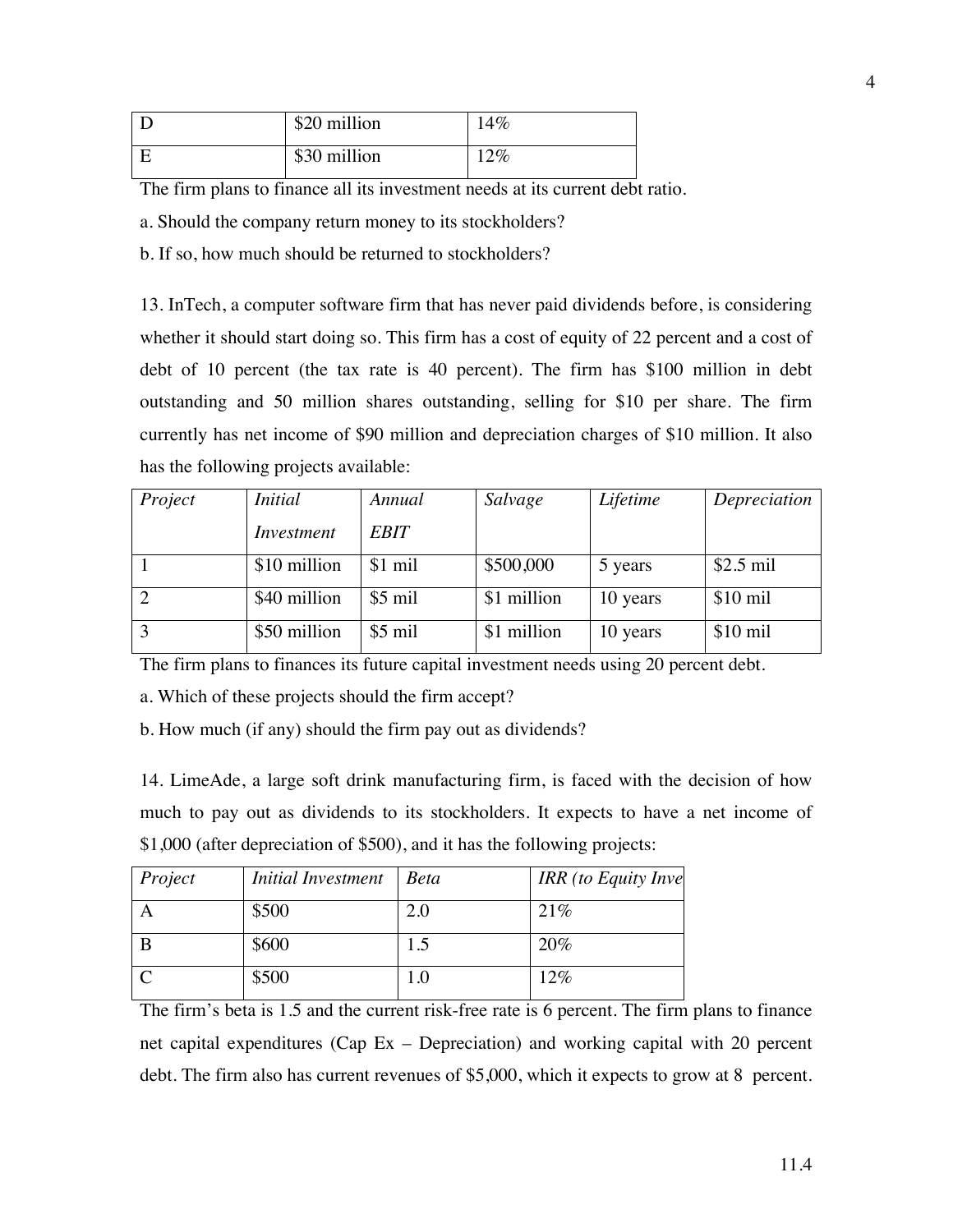Working capital will be maintained at 25 percent of revenues. How much should the firm return to its stockholders as a dividend?

15. NoLone, an all-equity manufacturing firm, has net income of \$100 million currently and expects this number to grow at 10 percent a year for the next three years. The firm's working capital increased by \$10 million this year and is expected to increase by the same dollar amount each of the next three years. The depreciation is \$50 million and is expected to grow 8 percent a year for the next three years. Finally, the firm plans to invest \$60 million in capital expenditure for each of the next three years. The firm pays 60 percent of its earnings as dividends each year. NoLone has a cash balance currently of \$50 million. Assuming that the cash does not earn any interest, how much would you expect to have as a cash balance at the end of the third year?

16. Boston Turkey is a publicly traded firm, with the following income statement and balance sheet from its most recent financial year:

| Revenues       | \$1,000,000 |
|----------------|-------------|
| – Expenses     | \$400,000   |
| – Depreciation | \$100,000   |
| <b>EBIT</b>    | \$500,000   |
| Interest       | \$100,000   |
| Expense        |             |
| Taxable        | \$400,000   |
| Income         |             |
| – Tax          | \$160,000   |
| Net Income     | \$240,000   |

## *Income Statement*

## *Balance Sheet*

| Assets    |        |                              | Liabilities |           |
|-----------|--------|------------------------------|-------------|-----------|
| Property, | plant, | and $\frac{\$1,500,000}{\$}$ | Accounts    | \$500,000 |
| equipment |        |                              | payable     |           |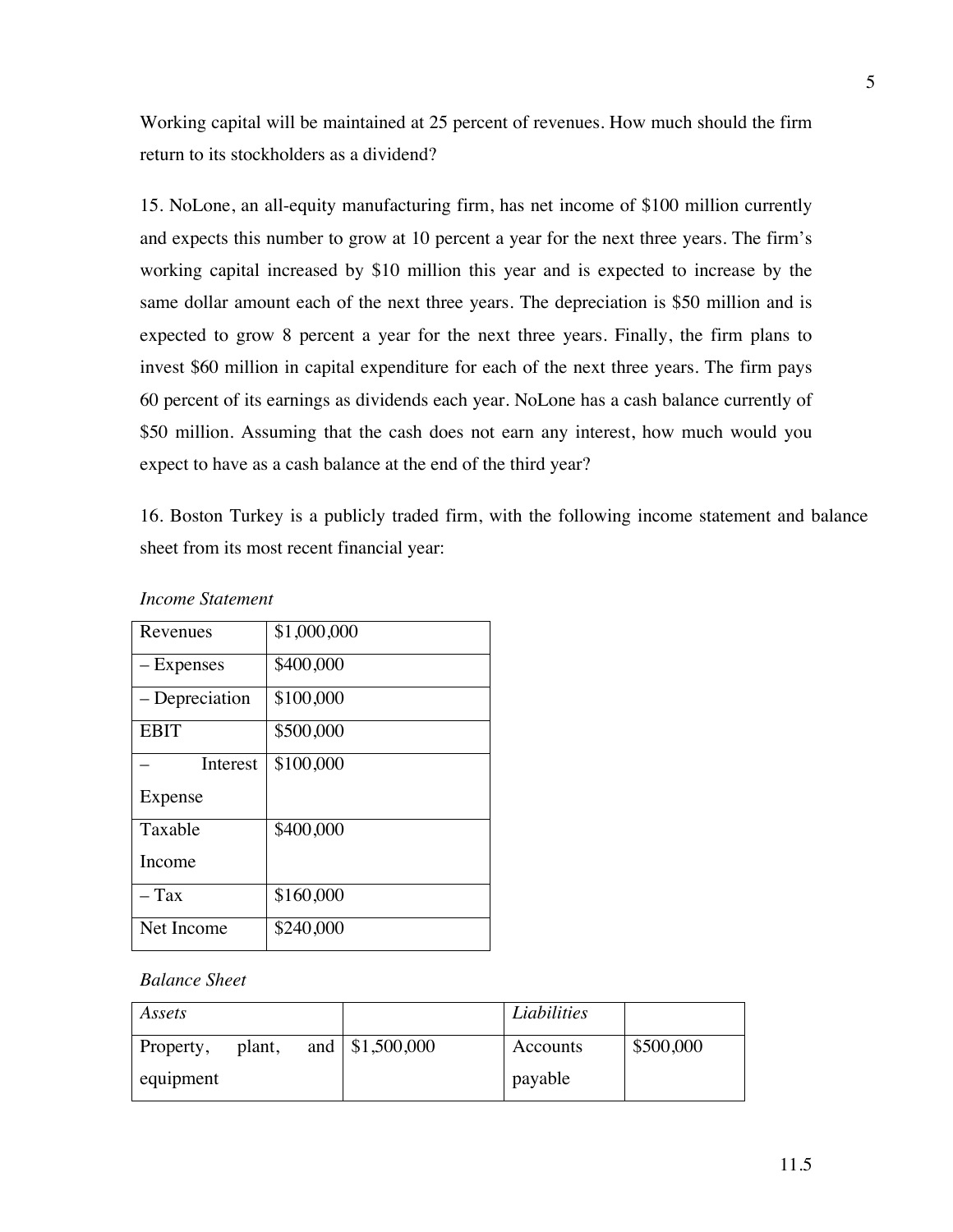| Land and buildings | \$500,000   | Long-term | \$1,000,000 |
|--------------------|-------------|-----------|-------------|
|                    |             | debt      |             |
| Current assets     | \$1,000,000 | Equity    | \$1,500,000 |
|                    |             | (100,000) |             |
|                    |             | shares)   |             |
| Total              | \$3,000,000 | Total     | \$3,000,000 |

Boston Turkey expects its revenues to grow 10 percent next year and its expenses to remain at 40 percent of revenues. The depreciation and interest expenses will remain unchanged at \$100,000 next year. The working capital, as a percentage of revenue, will also remain unchanged next year.

The managers of Boston Turkey claim to have several projects available to choose from next year, in which they plan to invest the funds from operations, and they suggest that the firm really should not be paying dividends. The projects have the following characteristics:

| Project       | <b>Equity Investment</b> | Expected Annual Cash Beta |      |
|---------------|--------------------------|---------------------------|------|
|               |                          | Flow to Equity            |      |
| A             | \$100,000                | 12,500                    | 1.00 |
| B             | \$100,000                | 14,000                    | 1.50 |
| $\mathcal{C}$ | \$50,000                 | 8,000                     | 1.80 |
| D             | \$50,000                 | 12,000                    | 2.00 |

The Treasury bill rate is 3 percent, and the Treasury bond rate is 6.25 percent. The firm plans to finance 40 percent of its future net capital expenditures (Cap Ex – Depreciation) and working capital needs with debt.

a. How much can the company afford to pay in dividends next year?

b. Now assume that the firm actually pays out \$1.00 per share in dividends next year. The current cash balance of the firm is \$150,000. How much will the cash balance of the firm be at the end of next year, after the payment of the dividend?

17. Z-Tec, a firm providing Internet services, reported net income of \$10 million in the most recent year, while making \$25 million in capital expenditures (depreciation was \$5 million). The firm had no working capital needs and uses no debt.

a. Can the firm afford to pay out dividends right now? Why or why not?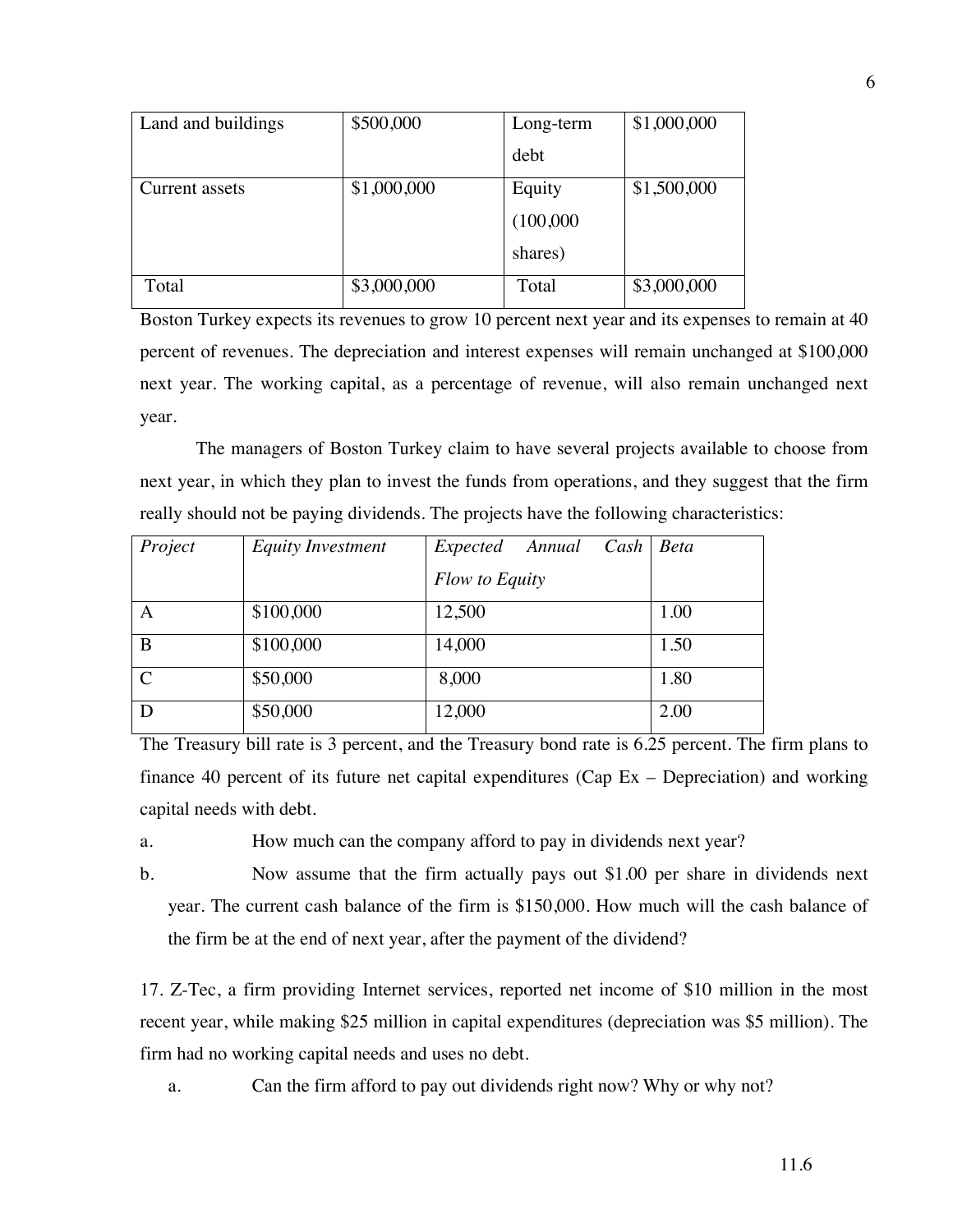b. Assuming net income grows 40 percent a year and that net capital expenditures grow 10 percent a year, when will the firm be in a position to pay dividends?

18. You are analyzing the dividend policy of Conrail, a major railroad, and you have collected the following information from the past five years.

| Year |           | Net Income   Capital Expenditure   Depreciation   Noncash Working Capital Dividends |           |           |         |           |
|------|-----------|-------------------------------------------------------------------------------------|-----------|-----------|---------|-----------|
|      | (Million) | (Million)                                                                           | (Million) | (Million) |         | (Million) |
| 1991 | \$240     | \$314                                                                               | \$307     |           | \$35    | \$70      |
| 1992 | \$282     | \$466                                                                               | \$295     |           | \$(110) | \$80      |
| 1993 | \$320     | \$566                                                                               | \$284     |           | \$215   | \$95      |
| 1994 | \$375     | \$490                                                                               | \$278     |           | \$175   | \$110     |
| 1995 | \$441     | \$494                                                                               | \$293     |           | \$250   | \$124     |

The average debt ratio during this period was 40 percent, and the total noncash working capital at the end of 1990 was \$10 million.

a. Estimate how much Conrail could have paid in dividends during this period.

b. If the average return on equity during the period was 13.5 percent, and Conrail had a beta of 1.25, what conclusions would you draw about their dividend policy? (The average Treasure bond rate during the period was 7 percent, and the average return on the market was 12.5 percent during the period.)

19. Assume now that you have been asked to forecast cash flows that you will have available to repurchase stock and pay dividends during the next five years for Conrail (from Problem 18). In making these forecasts, you can assume the following:

- Net income is anticipated to grow 10 percent a year from 1995 levels for the next five years.
- Capital expenditures and depreciation are expected to grow 8 percent a year from 1995 levels.
- The revenues in 1995 were \$3.75 billion and are expected to grow 5 percent each year for the next five years. The working capital as a percent of revenues is expected to remain at 1995 levels.
- The proportion of net capital expenditures and depreciation that will be financed with debt will drop to 30 percent.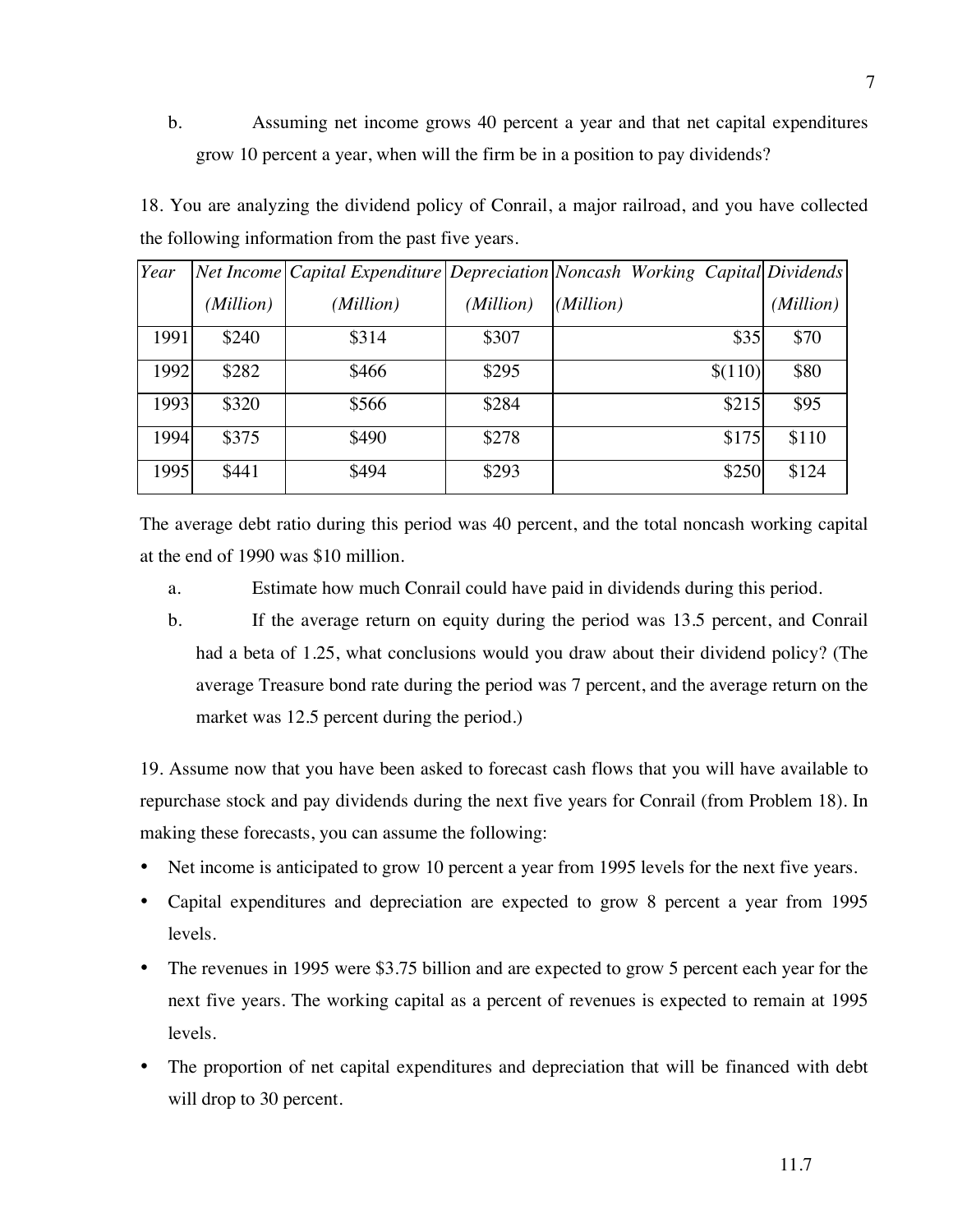- a. Estimate how much cash Conrail will have available to pay dividends or repurchase stocks over the next five years.
- b. How will the perceived uncertainty associated with these cash flows affect your decision on dividends and equity repurchases?

20. Cracker Barrel, which operates restaurants and gift stores, is reexamining its policy of paying minimal dividends. In 1995, Cracker Barrel reported net income of \$66 million; it had capital expenditures of \$150 million in that year and claimed depreciation of only \$50 million. The working capital in 1995 was \$43 million on sales of \$783 million. Looking forward, Cracker Barrel expects the following:

- Net income is expected to grow 17 percent a year for the next five years.
- During the five years, capital expenditures are expected to grow 10 percent a year, and depreciation is expected to grow 15 percent a year.
- The working capital as a percent of revenues is expected to remain at 1995 levels, and revenues are expected to grow 10 percent a year during the period.
- The company has not used debt to finance its net capital expenditures and does not plan to use any for the next five years.
	- a. Estimate how much cash Cracker Barrel would have available to pay out to its stockholders over the next five years.
	- b. How would your answer change if the firm plans to increase its leverage by borrowing 25 percent of its net capital expenditure and working capital needs?

21. Assume that Cracker Barrel, from Problem 20, wants to continue with its policy of not paying dividends. You are the CEO of Cracker Barrel and have been confronted by dissident stockholders, demanding to know why you are not paying out your FCFE (estimated in the previous problem) to your stockholders. How would you defend your decision? How receptive will stockholders be to your defense? Would it make any difference that Cracker Barrel has earned a return on equity of 25 percent over the previous five years and that its beta is only 1.2?

22. Manpower, which provides nongovernment employment services in the United States, reported net income of \$128 million in 1995. It had capital expenditures of \$50 million and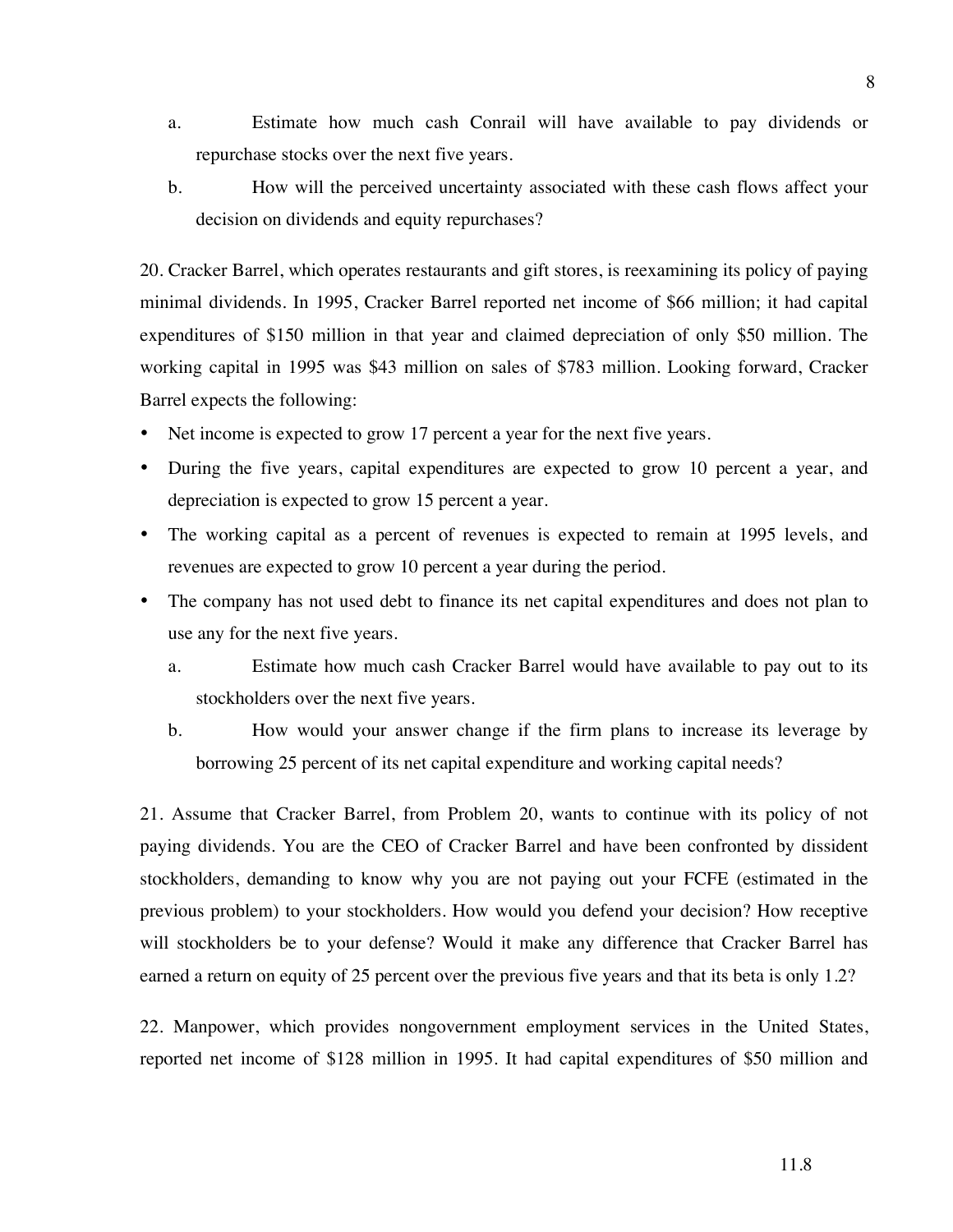depreciation of \$24 million in 1995, and its working capital was \$500 million (on revenues of \$5 billion). The firm has a debt ratio of 10 percent and plans to maintain this debt ratio.

- a. Estimate how much Manpower will have available to pay out as dividends next year.
- b. The current cash balance is \$143 million. If Manpower is expected to pay \$12 million in dividends next year and repurchase no stock, estimate the expected cash balance at the end of the next year.

23. How would your answers to the previous problem change if Manpower in plans to pay off its outstanding debt of \$100 million next year and become a debt-free company?

24. You are an institutional investor and have the collected the following information on five maritime firms to assess their dividend policies.

| Company              | <b>FCFE</b> | Dividends Paid | <b>ROE</b> | Beta |
|----------------------|-------------|----------------|------------|------|
| Alexander & Brown    | \$55        | \$35           | 8%         | 0.80 |
| American President   | \$60        | \$12           | 14.5%      | 1.30 |
| <b>OMI</b>           | $-$ \$15    | \$5            | $4.0\%$    | 1.25 |
| Overseas Shipholding | \$20        | \$12           | $1.5\%$    | 0.90 |
| Sea Containers       | -\$5        | \$8            | 14%        | 1.05 |

The average risk-free rate during the period was 7 percent, and the average return on the market was 12 percent.

- a. Assess which of these firms you would pressure to pay more in dividends.
- b. Which of the firms would you encourage to pay less in dividends?
- c. How would you modify this analysis to reflect your expectations about the future of the entire sector?

25. You are analyzing the dividend policy of Black and Decker, a manufacturer of tools and appliances. The following table summarizes the dividend payout ratios, yields, and expected growth rates of other firms in the waste disposal business.

| Company |        | Payout Ratio   Dividend Yield   Ex. Growth |          |
|---------|--------|--------------------------------------------|----------|
| Fedders | $11\%$ | $1.2\%$                                    | $11.0\%$ |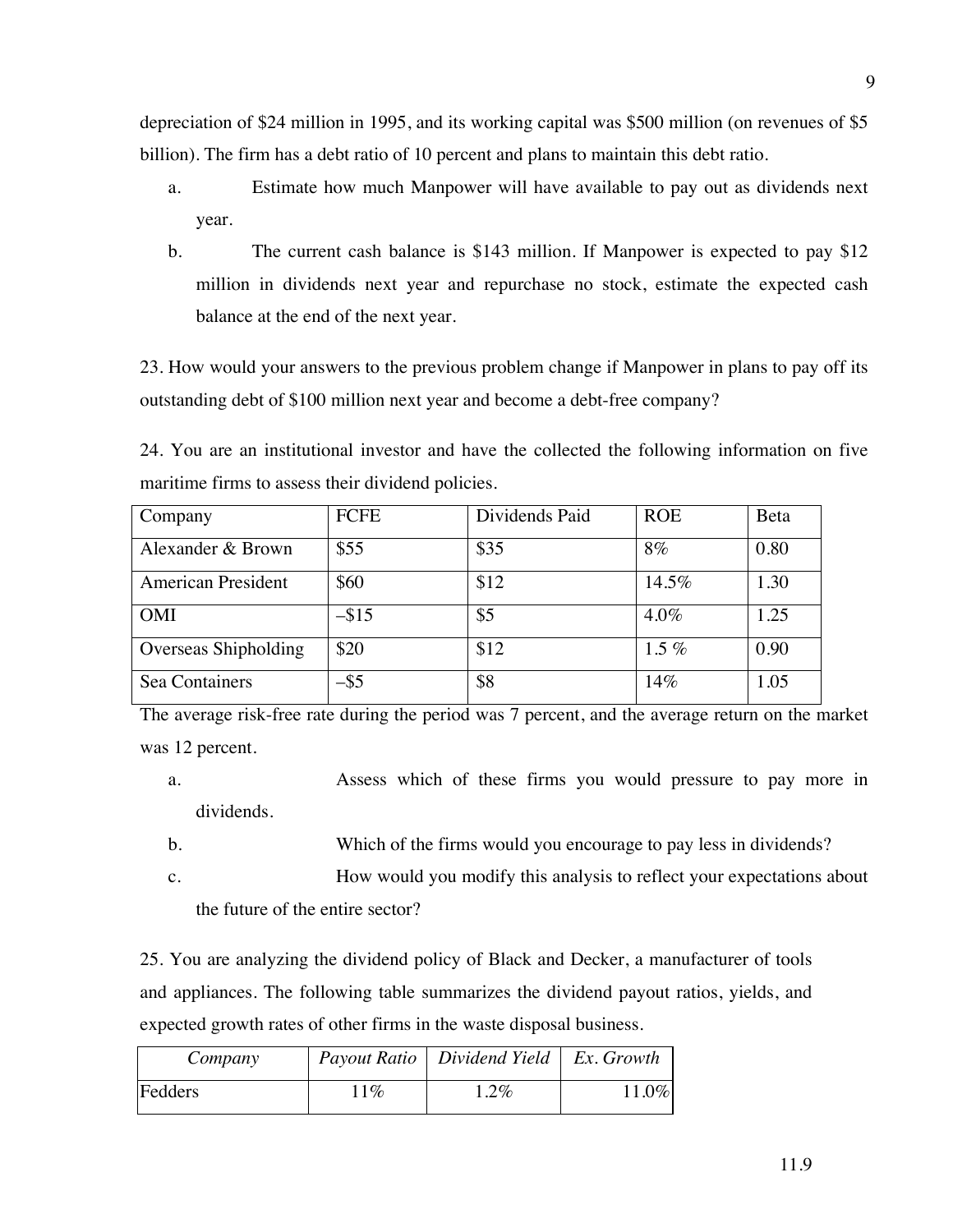| Maytag                    | 37%    | 2.8% | 23.0% |
|---------------------------|--------|------|-------|
| National Presto           | 67%    | 4.9% | 13.5% |
| Toro                      | $15\%$ | 1.5% | 16.5% |
| Whirlpool                 | 30%    | 2.5% | 20.5% |
| <b>Black &amp; Decker</b> | 24%    | 1.3% | 23.0% |

a. Compare Black and Decker's dividend policy to those of its peers, using the average dividend payout ratios and yields.

b. Do the same comparison, controlling for differences in expected growth.

26. The following regression was run using all NYSE firms in 1995

 $YIED = 0.0478 - 0.0157 BETA + 0.0000008 MKTCAP + 0.006797 DBTRATIO +$ 

 $0.0002$  ROE – 0.09 NCEX/TA  $R^2 = 12.88\%$ 

where BETA = beta of the stock, MKTCAP = market value of equity + book value of debt, DBTRATIO = book value of debt/MKTCAP, ROE = return on equity in 1994, and  $NCEX/TA = (capital expenditures - depreciation)/total assets. The corresponding values$ for Black and Decker, in 1995, were as follows:

 $Beta = 1.30$  $MKTCAP = $5,500$  million  $DBTRATIO = 35\%$  $ROE = 14.5%$  $NCEX/TA = 4.00\%$ 

Black and Decker had a dividend yield of 1.3 percent and a dividend payout ratio of 24 percent in 1995.

- a. Estimate the dividend yield for Black and Decker, based on the regression.
- b. Why might your answer be different using this approach than the answer to the prior question, where you used only the comparable firms?

27. Handy and Harman, a leading fabricator of precious metal alloys, pays out only 23 percent of its earnings as dividends. The average dividend payout ratio for metal fabricating firms is 45 percent. The average growth rate in earnings for the entire sector is 10 percent (Handy and Harman is expected to grow 23 percent). Should Handy and